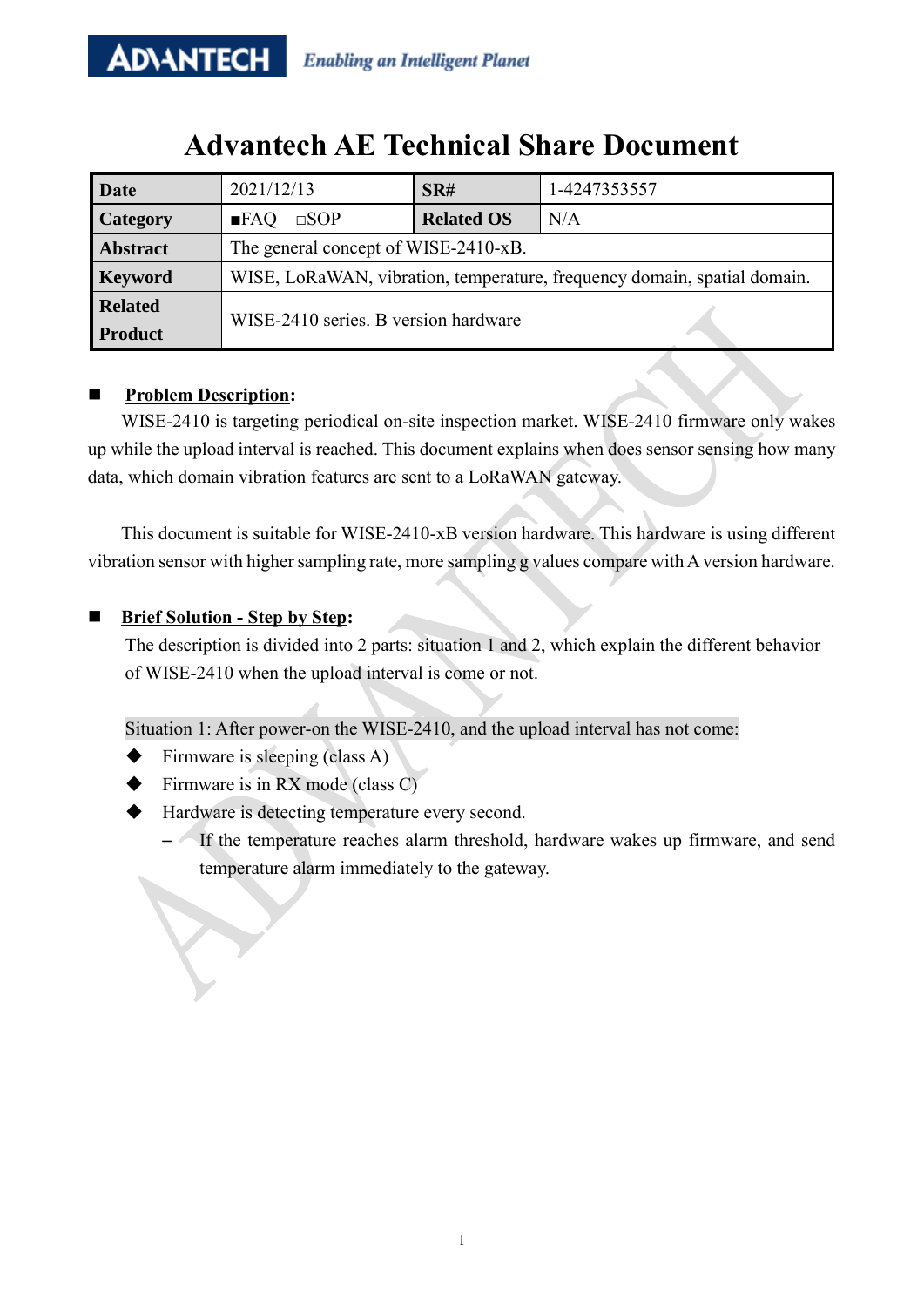#### **ADVANTECH Enabling an Intelligent Planet**

.



Figure. Work flow chart of WISE-2410 firmware.

According to the LoRaWAN statndard, if a node is using classA, there are 2 receiving slot timing after a transmit time on air. To achieve battery save and longer battery life, WISE-2410 is in sleep between RX2 and next transmit time window. If a node is using classC, the receiving slot timing is continuously until next transmit time on air. Sometimes using RX1, sometime using RX2. The detail can be found in the following figures captured from *lorawan\_specification\_v1.0.2*. WISE-2410 follows LoRaWAN statndard v1.0.2.





Figure captured from *lorawan\_specification\_v1.0.2*.